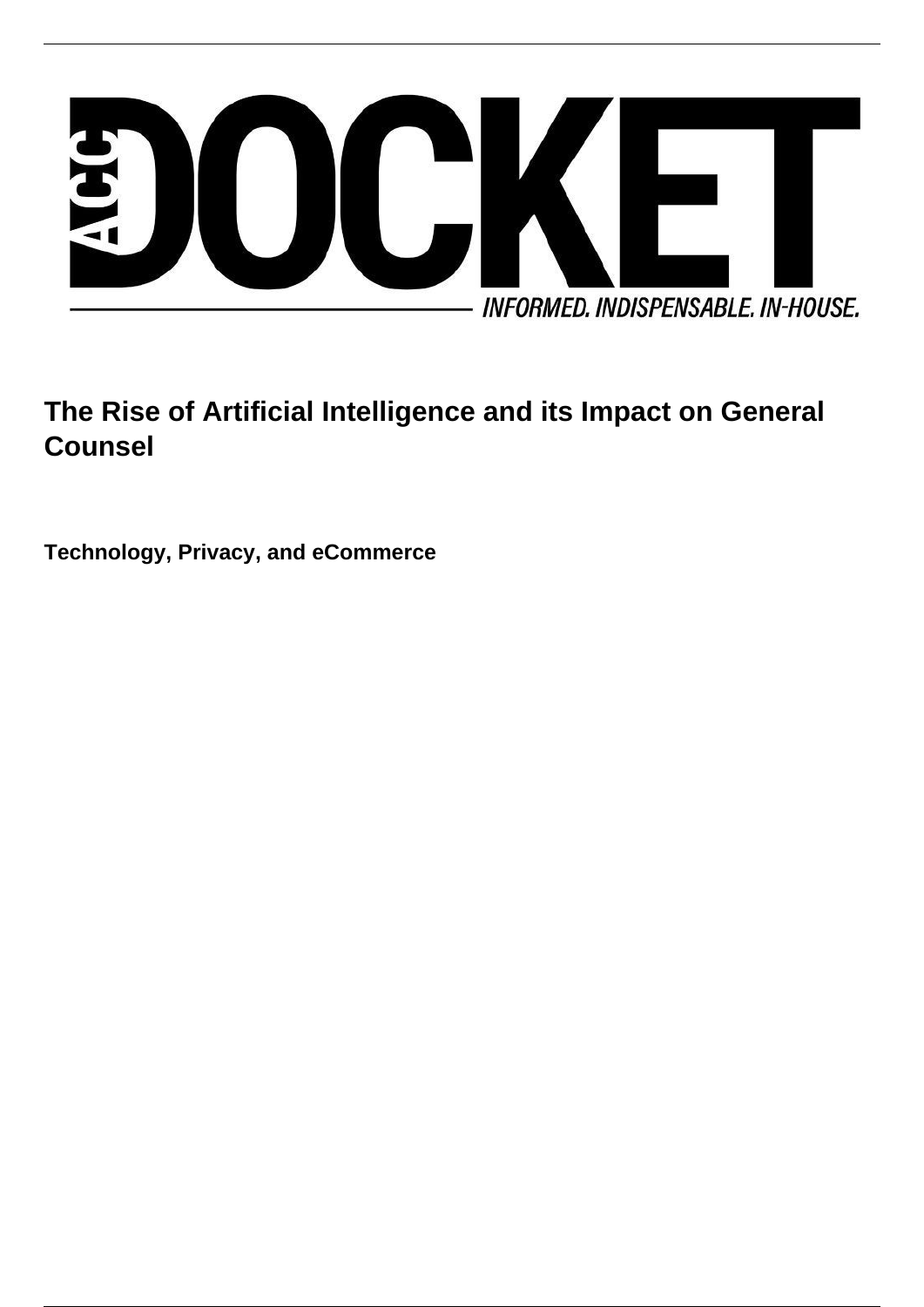

Artificial intelligence (AI) has moved from the silver screen and into our homes and businesses. Without even knowing it, most people encounter some manifestation of AI in their daily lives. From intelligent personal assistants such as Siri and Alexa to integrated AI systems such as IBM's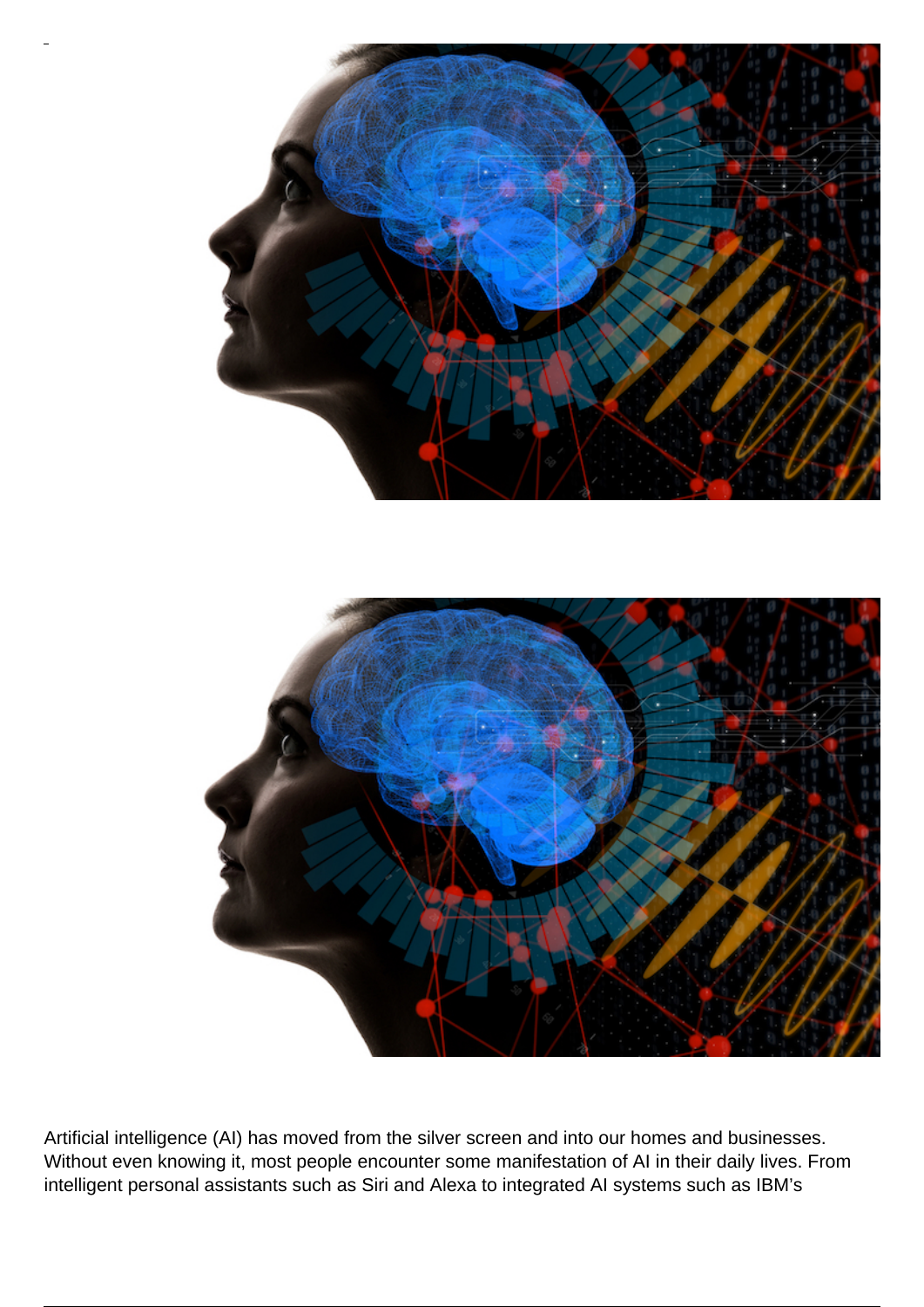Watson, AI has already had — and will continue to have — a profound impact on the way we work, play, and live.

As attorneys immersed in the technology space, we have witnessed, assessed, and counseled how technology, including AI, will affect the legal profession and the role of general counsel. Although technological changes are often incremental, the sum of those changes with respect to the increased adoption of AI will be enormous. For example, the ability of artificial intelligence to handle certain repetitive and mundane tasks of a legal department in a consistent and efficient way will precipitate a shift in focus of the legal team and likely reduce the legal resources necessary to perform many tasks.

In this article, we discuss three key areas that we believe AI will disrupt and how they will affect general counsel: (1) the automation of routine legal and compliance services and the corresponding repurposing of existing resources; (2) document assembly and analysis; and (3) the need to shift from tactical to strategic thinking.

#### **Automation of routine legal services**

AI's automation of routine legal services is probably the most exciting change coming to legal departments. Although general counsel usually decide what is and isn't "routine" legal work, the following tasks are generally regarded as those most likely to be displaced — in whole or in part — by AI: completing standard questionnaires or forms, basic research and due diligence, and document review.

Automating these tasks creates numerous benefits for a company, with the most obvious being a reduction in tedious, time-consuming work, which will ostensibly allow in-house attorneys to focus on more strategic, value-added services. Creating and using an AI framework will result in greater organization and consistency across the company. For example, using AI to assist completing thirdparty questionnaires, such as ones dealing with data security, gives lawyers a head start in filling out lengthy documents, which may make the person less inclined to put off the task or simply assigning it to outside counsel.

Similarly, conducting basic legal research has become much more efficient with the internet. However, research still requires significant time, resources, and skill to determine the most appropriate keywords, distinguish good from bad law, and differentiate between persuasive and controlling authority. AI has the capacity to reduce the time and resources needed to research, analyze, and solve vexing legal questions. Because machine learning can associate words without training or human intervention, attorneys — after ensuring that the AI has access to the relevant documents or databases — can input their queries and receive a rank ordered list (by the degree of relevance) of answers to the specific question. However, for now, at least, in-house counsel will ultimately need to review the results and possibly expand or modify the search parameters. Having AI support the search is comparable to having an intern or a law student assist with the research.

Likewise, AI can — and has been used to — automate and improve the due diligence and document review process. In connection with most mergers or acquisitions, the purchasing party combs through hundreds of documents and performs due diligence on the target. Similarly, in a litigation, each party will review mountains of documents to determine if they are responsive to a document demand and then produce the ones that are relevant and not privileged. The other party will need to review the produced documents to determine if they are useful for its theory of the case. On the transactional front, attorneys often need to review contracts, determine similarities and dissimilarities among them,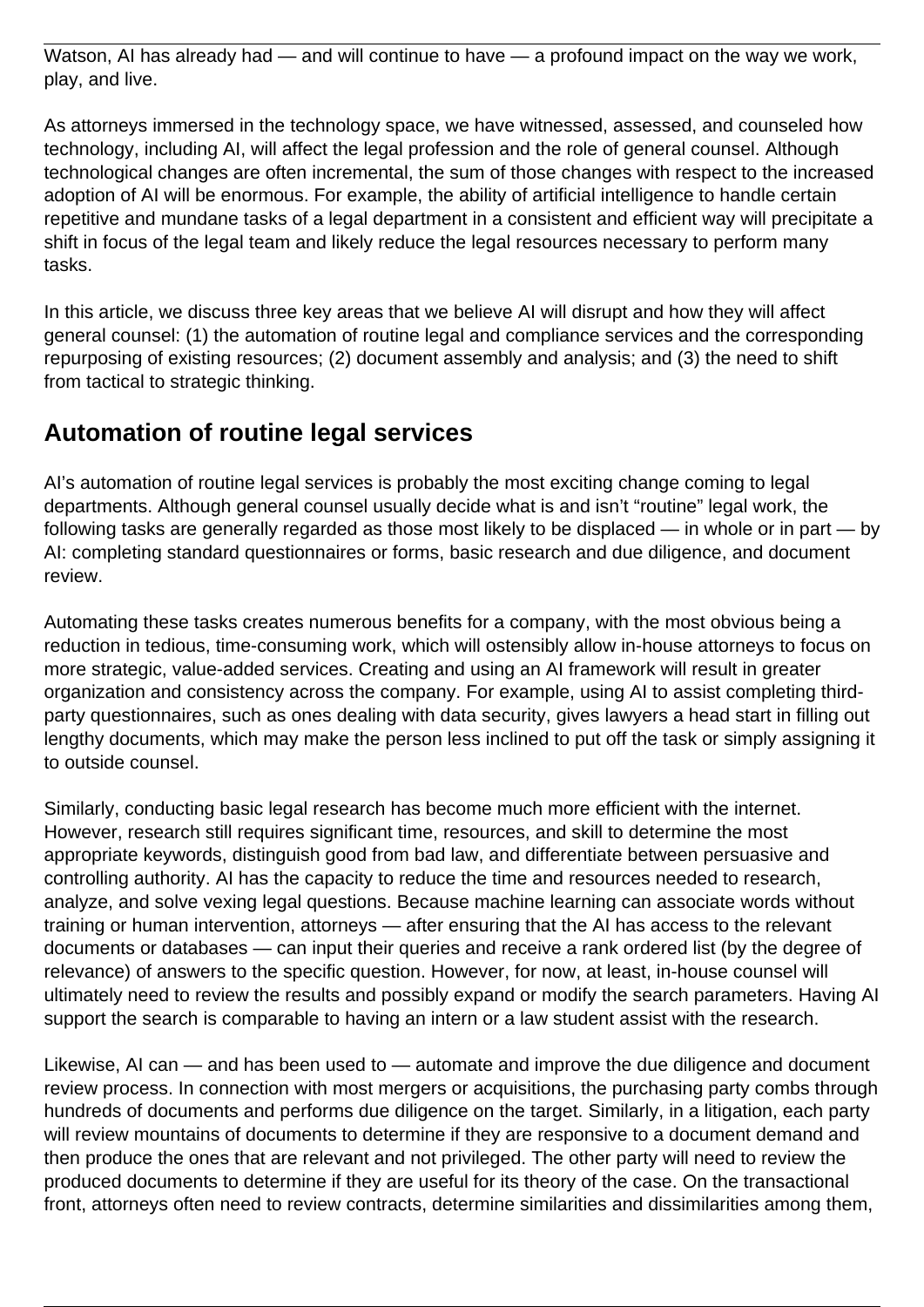and report and make recommendations on certain contractual issues. Attorneys can use AI for all of these tasks, which could substantially reduce the company's legal spend — both for internal resources and those of outside counsel.

Despite these clear benefits, there are inherent drawbacks and challenges regarding AI. AI essentially operates in a "black box" environment where even a skilled programmer cannot investigate the algorithms to determine how the AI arrived at its conclusion. For legal teams operating in regulated industries — where audit trails are often important — such a break in the audit chain may prove a fundamental weakness in any analysis the AI provides.

In addition, over-reliance on artificial intelligence, and specifically machine learning, may stifle the development and growth of attorneys, particularly more junior ones. Although attorneys usually obtain several years of experience before going in-house, that is not always the case. Moreover, if many of the basic, routine functions (e.g., document review, diligence, and basic contract drafting) are outsourced to computers rather than junior attorneys, they may never obtain the training and experience necessary to develop the skills required to become fully-actualized lawyers.

The general counsel must address these problems through training, education, and development. They cannot blindly rely on AI without validating its results. Rather, any AI report should be the starting point in any legal analysis. Similarly, general counsel should ensure that their attorneys are trained in the proper usage (and limitations) of AI and continue to hone their legal and analytical skills.

#### **Improved contract assembly and analysis**

Improving the contracting process is another exciting function of AI, and several companies are offering sophisticated AI systems to law firms and general counsel for such purposes. For example, Kira System's AI solution automatically extracts and summarizes contract provisions to uncover insights faster than individuals can. Similarly, Luminance reads and understands contracts and other legal documents and finds material information and anomalies without any instruction. These solutions and others like them are revolutionizing contract analysis and compliance processes.

In the future, AI solutions with a sufficient repository of legal contracts from which to learn would be able to construct a variety of contracts, such as master service agreements and their accompanying statements of work, license agreements, and buy/sell agreements, with little error. Although there are solutions, such as LISA, that currently offer "robot lawyers" to construct and negotiate basic legallybinding agreements, human intervention is still generally required (and certainly recommended). Notwithstanding, AI will continue to automate contracting drafting, which will hopefully reduce contracting lead times and reduce costs.

More than assembling initial versions of contracts, AI can also analyze proposed changes to contracts during the negotiations process and make recommendations based on past contracts executed by the company. Specifically, when the company receives a contract from a counterparty, the AI can automatically compare that version to the prior version, review those changes, and propose its own markups. In fact, in order for the AI to do this, a lawyer is not required to have set the rules by which the AI should be guided in this drafting process. Instead, the AI can review previously executed contracts and their intermediate drafts to determine, with varying degrees of certainty, how the company would prefer to respond. However, if preferred, company counsel can set the rules and parameters by which the AI should be governed. In any event, the AI will be a faster learner than its human counterparts.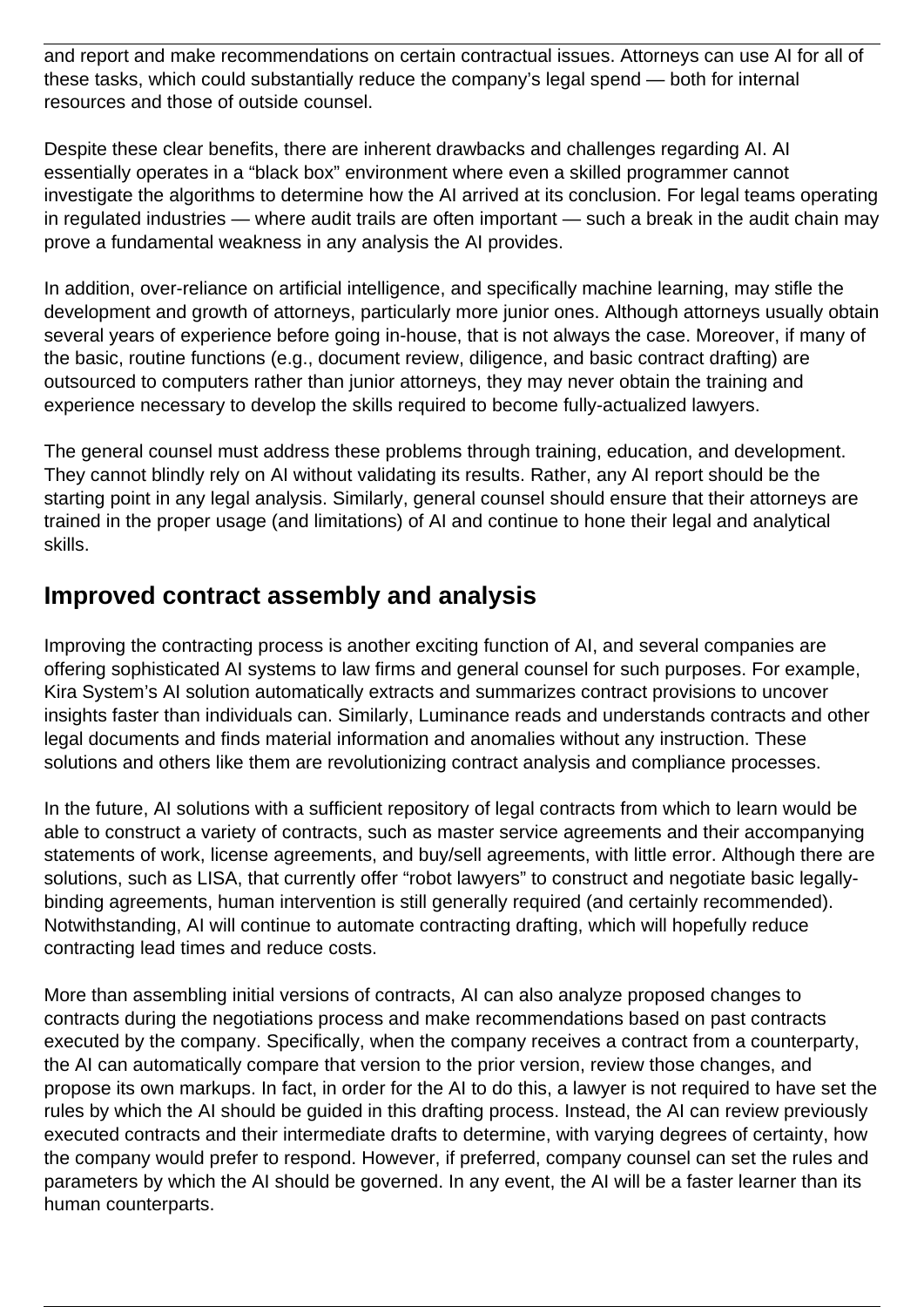However, there is the risk that the more lawyers rely on AI to create and negotiate their contracts, the less they will know about their own agreements. It is easy to imagine a scenario involving a breach of contract claim where the decider of fact needs to understand the intent of the parties. In light of the black box problem noted above, it may be difficult or impossible to make that determination. Perhaps AI, once deployed and consistently improved, will help obviate this problem.

### **Transitioning from tactical to strategic thinking**

Increased deployment of AI solutions will precipitate these and many other changes. Like other technological advancements, however, artificial intelligence applications will take time and will roll out incrementally both in the marketplace and the workplace. The corresponding demands and expectations of those working in the general counsel's office will change with these adoptions. Perhaps the most overarching change will be the transition from tactical to strategic thinking.

Tactical thinking is the nuts and bolts of the legal profession. It is the work that lawyers are accustomed to performing. First, someone presents a lawyer with a question, then the lawyer researches and analyzes the law, applies it to the given facts, and makes a reasoned and informed recommendation. This sort of tactical thinking will become less valuable, because those are exactly the kinds of tasks and methods that AI is particularly adept at performing. So, no matter how good the lawyer is, it will be much more cost effective to use AI. Therefore, attorneys should focus more on areas where AI cannot compete, namely, strategic, big-picture issues.

By shifting the in-house team's direction, AI will correspondingly shape a different culture. Additionally, because the legal department will likely engage much more in company strategic and business issues, each attorney will focus more on business decision-making and corporate considerations. However, this transformation will not make the lawyers less important in their legal capacities. The AI might have completed the initial review, drafting, or negotiation of the documents, but the human attorneys will have a better understanding about why certain clauses need to be the way they are and why others need be changed. These changes to the AI's recommendations will emanate not only from the lawyer's knowledge of the law, but also from his or her knowledge of the counterparties, the customs and practices in the industry, and the parties' course of conduct and prior dealings.

## **Advice for general counsel**

Law, like most industries, has been greatly impacted by changing technologies, automation, and the increased digitization of information and processes. Large libraries filled with stacks of books have been replaced by databases accessible from any computer or mobile device from anywhere, anytime. Librarians have been displaced by tech-savvy knowledge and research managers. And armies of junior associates and contract attorneys engaged on large document reviews and due diligence projects are increasingly giving way to the machines. By some estimates, machine learning can reduce document and diligence review time by almost 80 percent, so it is not surprising that those tasks are often performed using AI.

The technological advancement of AI and its concomitant increased adoption in the legal profession cannot be stopped. For many years, lawyers believed that AI would not impact them or their profession. Think again. In order to stay ahead of the proverbial curve, general counsel need to understand this transformation, adjust their ways of thinking, and: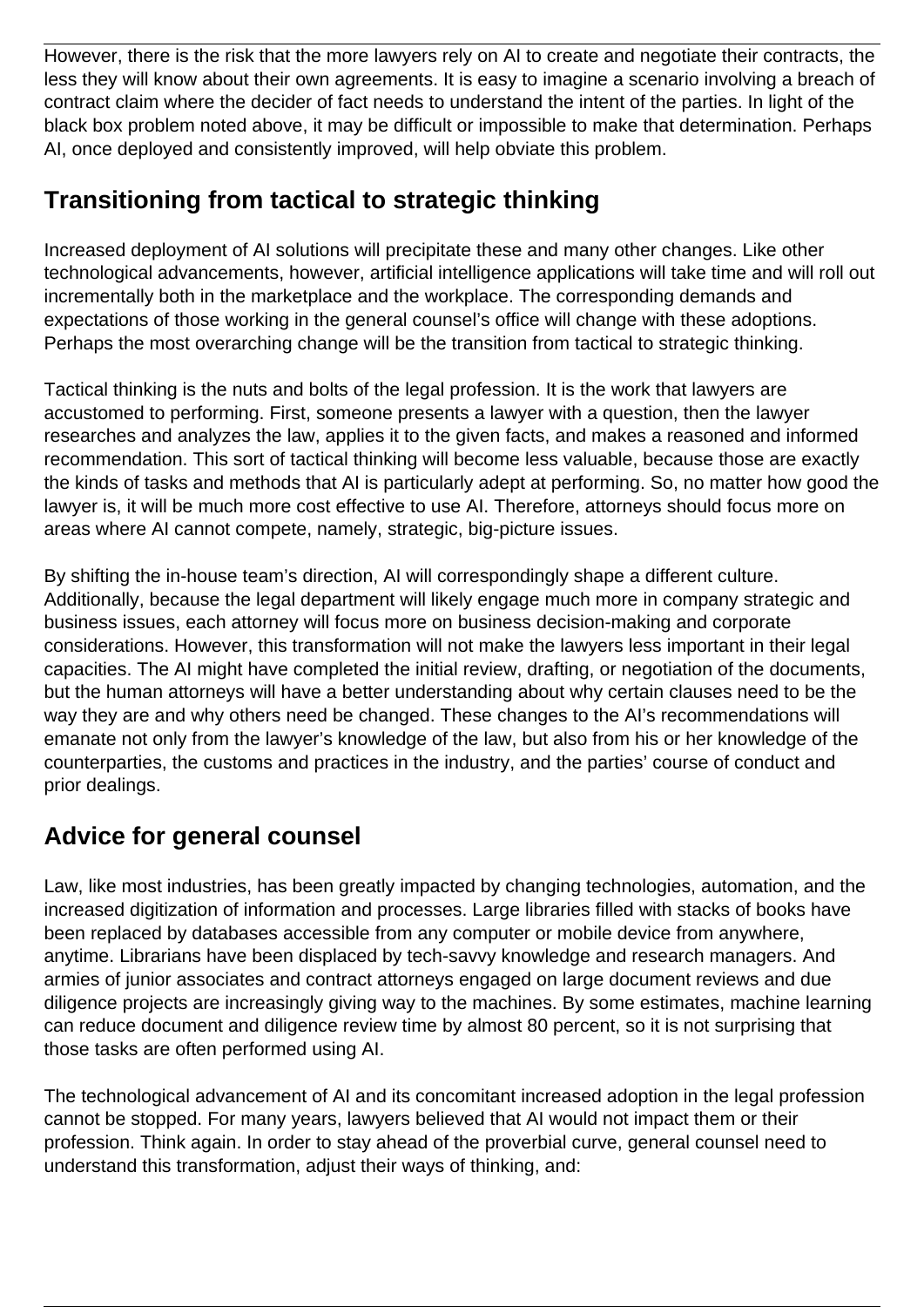- Remain nimble and agile when approaching AI implementations:
- Review AI work product and not rely solely on computers to perform any tasks:
- Devote reasonable time and resources to understand the technology and cooperate with their IT departments to ensure that attorneys and staff are properly trained on the various systems;
- Stop thinking that a lawyer's role is limited to tactical execution of discrete legal tasks within a clearly-defined silo and instead engage more groups across the company in even more of the business practices, strategies, and routines of the company;
- Ensure that the procurement and legal departments do not become complacent and overlyreliant on AI solutions; and,
- Recruit, educate, train, and develop attorneys and staff to use AI and other technologies to supplement and enhance their own decision-making and work product.

AI will continue to advance. It is the job the general counsel and their team to advance with it.

#### **[Kurt Watkins](/author/kurt-watkins)**



General Counsel and CEO

**Contextum** 

Contextum provides an artificial intelligence tool that assists the patent prosecution process.